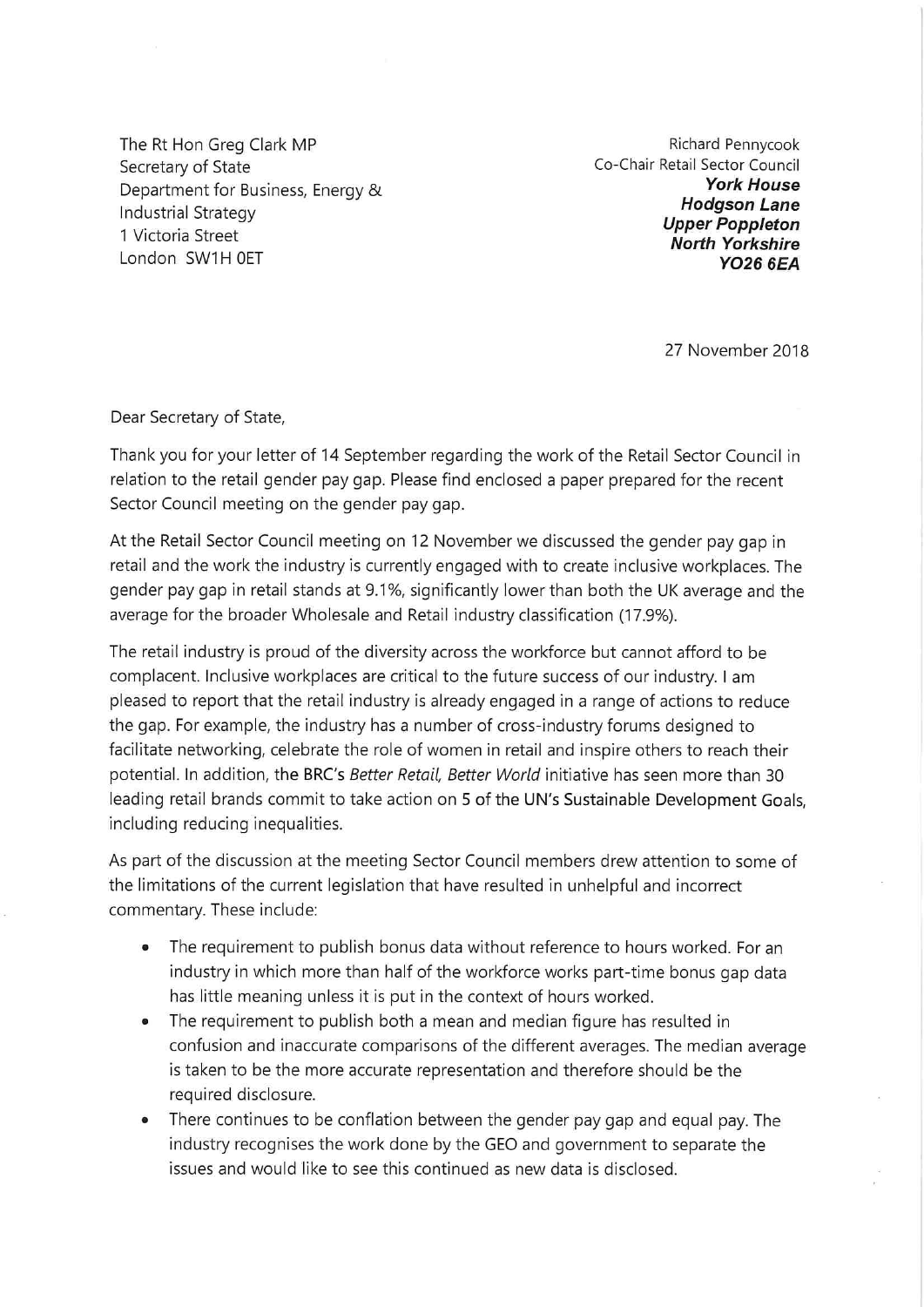The Council decided that the BRC should continue to lead ongoing engagement with the GEO on behalf of the Sector Council. In addition, the BRC will lead efforts to highlight and promote best practice in relation to reducing the gender pay gap. We are pleased that, ahead of the 2019 reporting deadline, the industry will be working directly with the GEO via the BRC on two sessions designed to raise awareness of the impact of part-time progression in retail and deliver practical support for retailers ahead of publishing new data and action plans.

As retail strives to create inclusive workplaces we will engage fully with your department's current consultation on ethnicity pay reporting. As the government develops the new regulations it is important lessons are learned from the existing gender pay gap regulations to ensure future pay gap data is contextualised and drives an informed and progressive debate about inclusivity, that is outcome focused.

Should you wish to discuss this further please do let me know.

Yours sincerely

West River

**Richard Pennycook** 

07889 309988; richard@pennycooks.net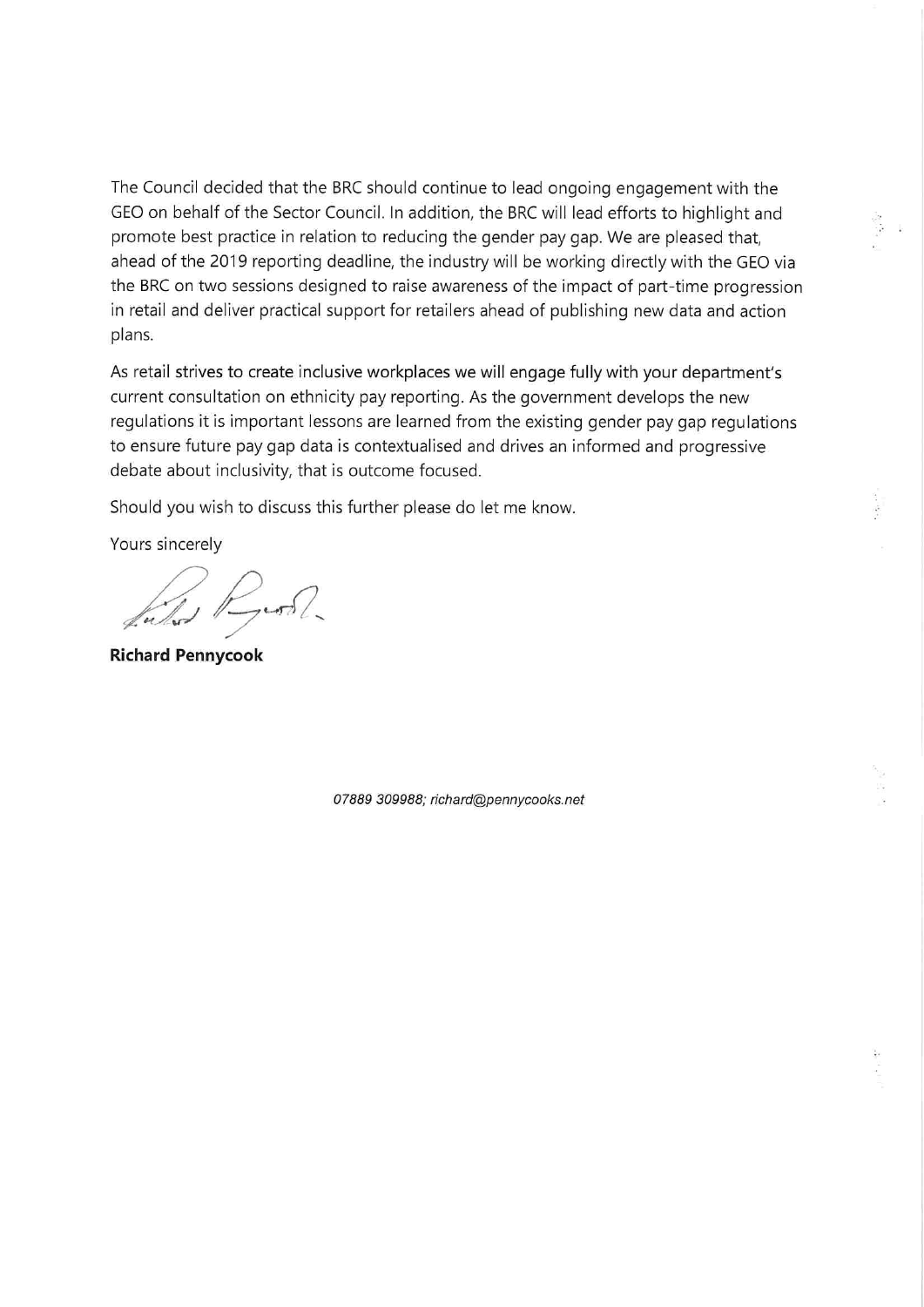# **Background Paper: The Gender pay gap in retail**

October 2018

# **The retail industry is diverse and has been making good progress to reduce the gender pay gap than the UK in recent years**

Retail supports 3.1m jobs in all corners of the UK, providing people of all ages and from all backgrounds with employment. Over half of those jobs are part-time, offering unparalleled flexibility to individuals who need their work to fit around other priorities such as studying or caring. We know retail colleagues value this flexibility, for three consecutive years flexibility in hours has topped the list of reasons why people choose to work in the industry.<sup>1</sup> The retail workforce has a higher proportion of younger workers than the UK average with 24% of retail workers under 24 years.<sup>2</sup> At the same time, retail is seeing a growing number of older workers join the industry as people remain active within labour market for longer.

The retail industry is proud of this diversity. It enables the industry to deliver a great service and range of products to customers. This diversity also means that the retail industry has a lower gender pay gap than the average. The UK average gender pay gap currently sits at 17.9%. The Wholesale and Retail Industry average is 17.8% while the retail industry's average pay gap is 9.1%, less than half the UK average. As Chart 1 shows, over the past two decades the retail industry has reduced the average pay gap by nearly 10%. Since 2013, the retail industry has been making faster progress to reduce the pay gap than the UK average.



#### **Chart 1: Median pay gap in the UK and Retail, 1998-2018**

l

<sup>&</sup>lt;sup>1</sup> BRC, Employee Perceptions Survey, 2017.

<sup>2</sup> BRC, Workforce Survey 2018.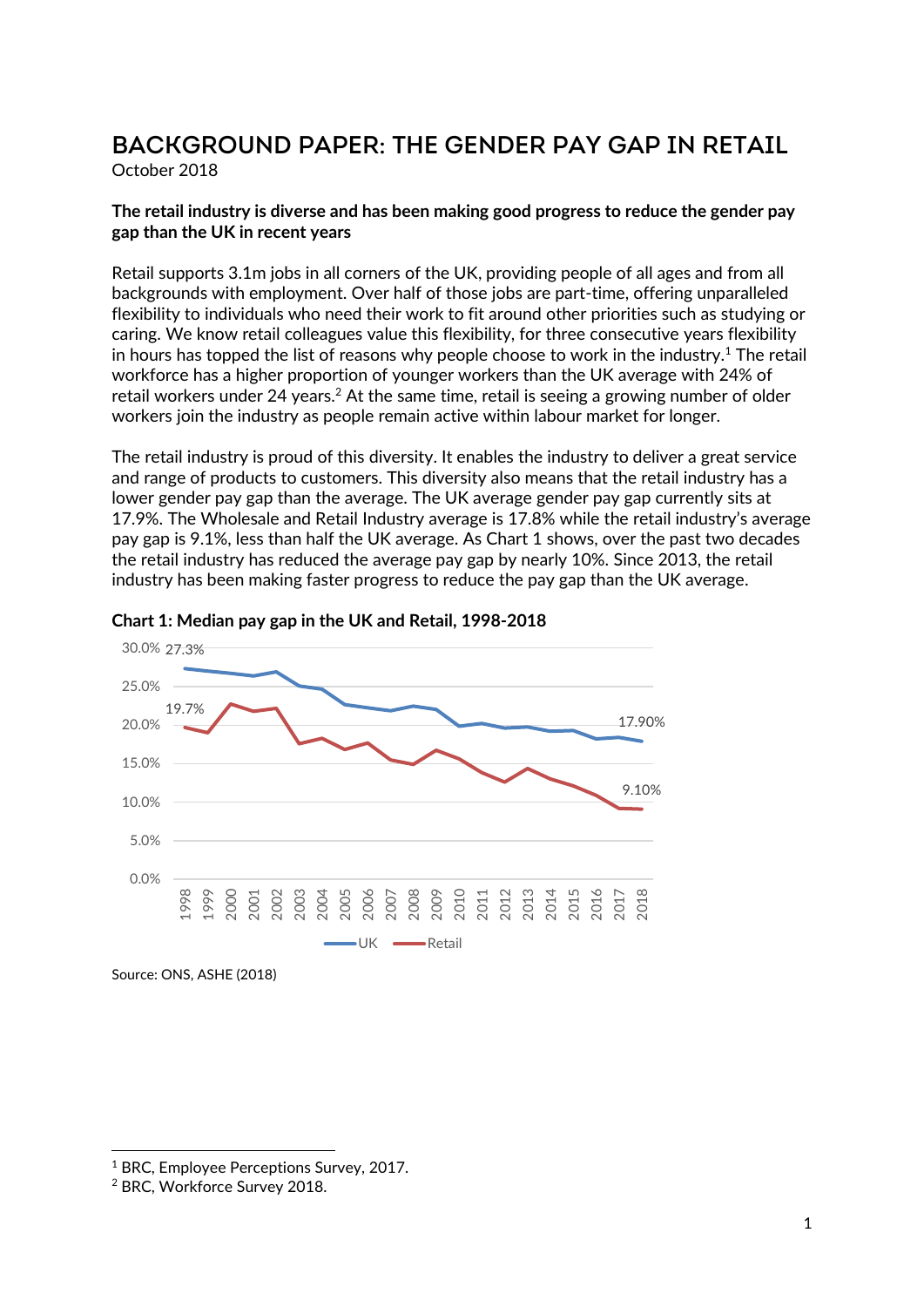# **The retail industry responded positively to the introduction of gender pay gap reporting**

Retailers support the drive for greater transparency in this area and welcomed the introduction of gender pay gap regulations. Ahead of publishing data externally, retailers took time to share the data internally, to explain their pay gap and the actions the were taking, or planned to take, to reduce the pay gap. For many retailers the decision about when to publish their data was determined by a number of different factors including other reporting requirements.

In line with other industries, retailers were conscious that gender pay gap data was not conflated with equal pay issues. Despite efforts made by government, business and informed stakeholders there was still much media commentary about equal pay following gender pay gap disclosures as well as ill-informed comparisons of the mean pay gap with the median. Neither of these were helpful to the debate on gender pay but serve as a reminder that there remains an education piece to support understanding and future interpretation of the data.

The headline data alone does not tell the full story of the pay gap in retail. BRC analysis of the data reveals that more than two thirds of the gender pay gap can be accounted for by the participation of women working part-time and occupational roles. 63% of the retail part-time workforce is made up of women, compared to 40% of men. More than half of women in retail are employed in the lowest paying occupation, sales and customer services occupations, compared to just 25% of men.

|                                                           | Median Hourly<br>Wage | Male (% share of<br>employment) | Female (% share of<br>employment) |
|-----------------------------------------------------------|-----------------------|---------------------------------|-----------------------------------|
| Professional<br>occupations                               | £20.43                | 5%                              | 3%                                |
| Manager, Director<br>and senior officials                 | £14.83                | 17%                             | 10%                               |
| Associate<br>professional and<br>technical<br>occupations | £14.79                | 14%                             | 10%                               |
| <b>Skilled trades</b><br>occupations                      | £11.00                | 13%                             | 1%                                |
| Administrative and<br>secretarial<br>occupation           | £10.00                | 4%                              | 14%                               |
| Caring, Leisure and<br>other Service<br>Occupations       | £8.86                 | 0%                              | 1%                                |
| Process, Plant and<br><b>Machine Operatives</b>           | £8.84                 | 10%                             | 1%                                |
| Elementary<br>Occupations                                 | £8.45                 | 11%                             | 7%                                |
| Sales and Customer<br><b>Service Occupations</b>          | £8.10                 | 25%                             | 53%                               |

**Chart 2: Wholesale and retail wage and gender employment by occupation** 

Source: ONS, ASHE, Table 29.6 (2017)

Retail is not alone in the fact that more women work in part-time roles than men nor is it a feature of the retail industry that part-time roles tend to be lower paid. Across the UK 77% of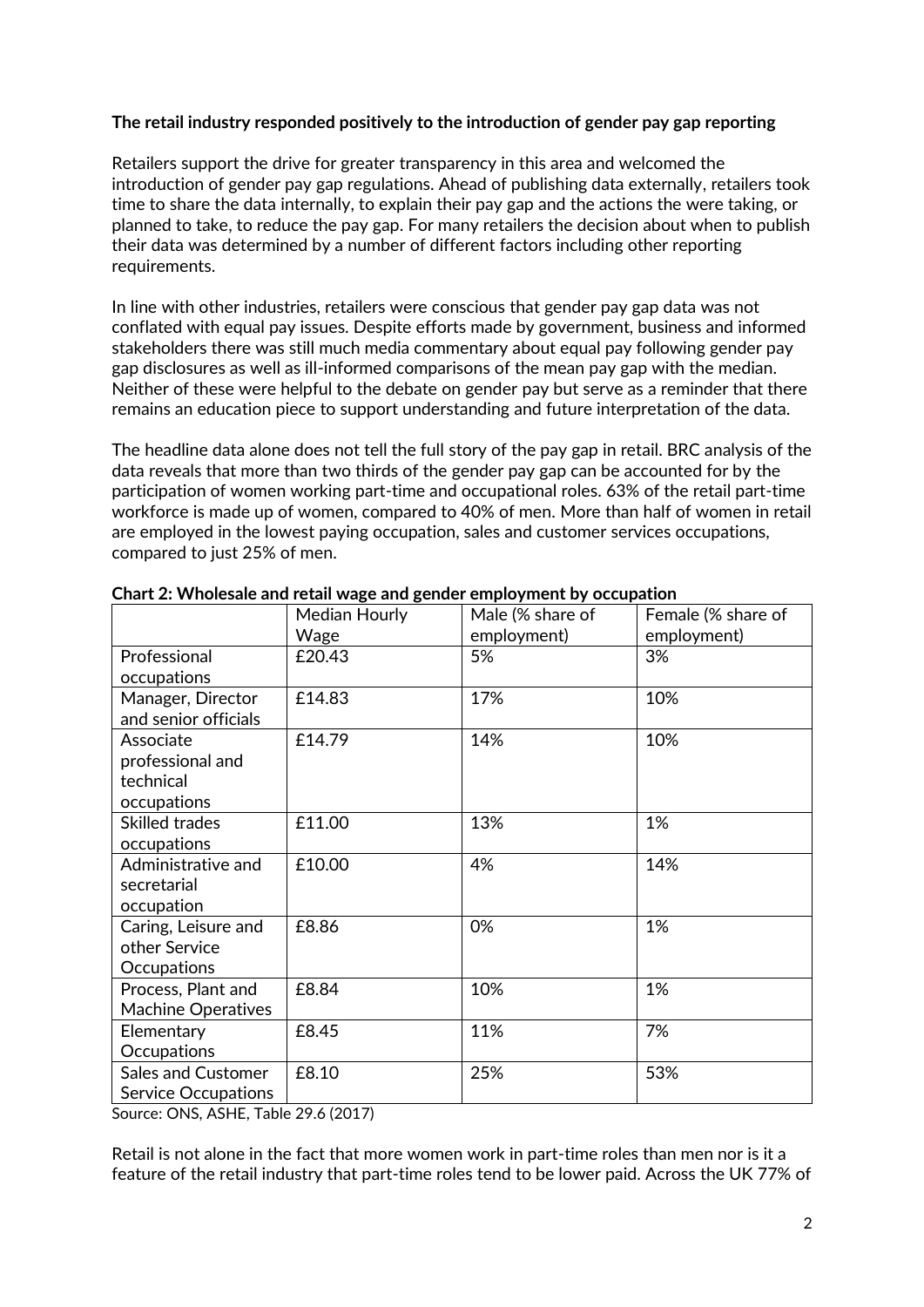the part-time workforce is comprised of women and while 60% of the full-time workforce is made up of men.<sup>3</sup> While there is work the industry can do  $-$  and is doing  $-$  to support parttime progression and reduce the incidence of low pay across the industry these issues are societal and require a collaborative solution.

### **Retailers are building from a strong base to create inclusive workplaces**

Retailers have long been working to develop and maintain inclusive workplaces that provide opportunities for all to enter the workplace and progress, regardless of background. The BRC's Better Jobs campaign identified leadership in diversity and inclusion as a core pillar of the industry's Better Jobs vision. More recently the BRC's Better Retail, Better World initiative has seen more than 30 of the leading retail brands sign up to 5 of the UN's Sustainable Development Goals, including SDG 10: Reducing Inequalities, to collectively take action to build a better, more prosperous and sustainable world.

Retailers are taking a range of steps to enhance inclusivity and gender diversity across their organisations including:

Improving gender diversity at executive and board level: In recent years executive and board level female representation has been under the spotlight. The retail industry was no exception and has put a significant focus on expanding female representation at the executive level. A report from 2016 showed that while 60% of the retail workforce was female only 20% of executive teams were women and just 10% of executive boards were women.<sup>4</sup>

The Hampton-Alexander review set a target of 33% women on FTSE 350 Boards and FTSE 100 leadership teams by 2020. While there is still a way to before that target is achieved, the retail industry has made good progress with 47% of those listed already exceeding the 33% target for boards.<sup>5</sup>

Taking steps to develop talent pipelines: To support gender diversity at all levels it is critical retailers focus on developing a talent pipeline and support colleagues to progress. A number of retailers have internal support systems such as mentoring and networks in place to provide role models and practical support for colleagues. Retailers are also working across the industry to empower women and support progression. Everywoman, Women in Retail, and Retail Week's *Be Inspired* campaign provide cross-industry forums to network with peers, celebrate the role of women in retail and inspire others to reach their potential.

In January 2019 the BRC's Future Retail Leaders Lecture, designed to inspire the industry's future leaders, will feature two high profile females from leading retailers. Attendees will hear from Paula Nickolds, Managing Director of John Lewis, and Jill McDonald, Clothing, Home & Beauty Managing Director at M&S about their careers to date and top tips for success in the industry.

Improving part-time progression: The majority of jobs in the retail industry are part-time and while these roles provide unprecedented flexibility for many individuals they tend to be clustered at the more junior and lower-paid end of the workforce. For those who need to work part-time, the lack of more senior jobs offered on a part-time basis results in many being stuck in junior roles and retailers losing out on key talent. BRC data points to a

l

<sup>3</sup> ONS, Labour Force Survey, October 2018.

<sup>4</sup> Women in Retail & Elixirr, The commercial advantage of more women in the boardroom, 2016.

<sup>&</sup>lt;sup>5</sup> Hampton-Alexander, FTSE Women Leaders analysis, accessed: <https://ftsewomenleaders.com/>